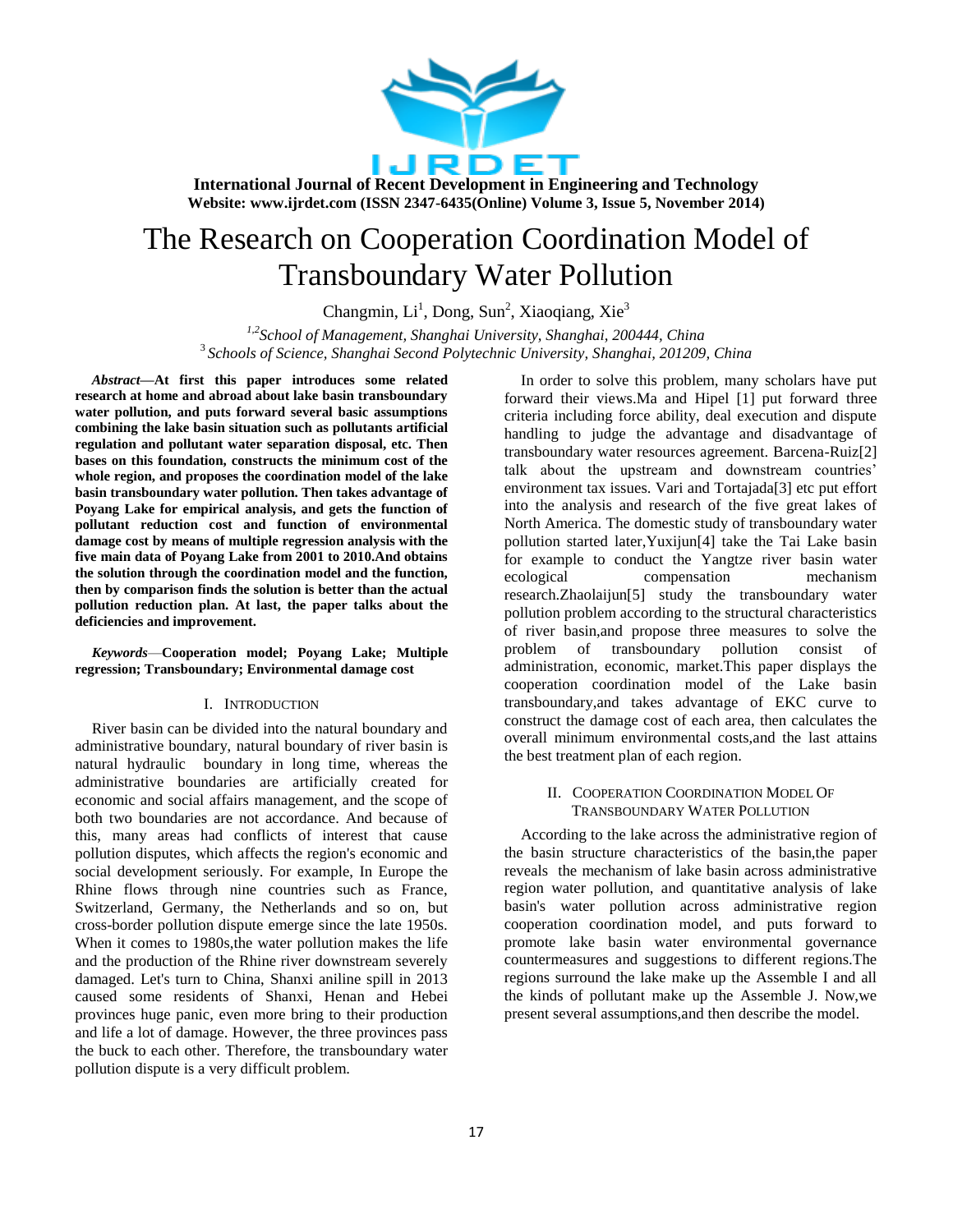

### *A. Assumption*

*Assumption 1:* Each region of the lake basin is assumed to be a decision maker, who wants to minimize its own environmental cost. So we can think regional pollutant reduction cost function is independent of each other.

*Assumption 2:* Defferent pollutants could be abated separately. Though various kinds of pollutants can be dissolved in the same wastewater,it is reasonable to assume that different pollutants require different processing equipments and different handling procedures because different pollutants have different physical,chemical,or biological characterisitics.Therefore,the same wastewater can be disposed in different places for different types of pollutants to make full use of the cost-cutting advantages.

#### *B. Variable definitions*

Assumes that the lake basin surrounded by the i areas  $(i \in I, j \in J)$ :

 $P_{ij}$  represents the reduction of pollutant j for region i ;

 $P_{\text{oii}}$  represents the production of pollutant j for region i ;

Pimax represents the biggest bear ability under the certain criteria for the region I;

 $\pi_i$  represents the environment cost for the region I;

 $\pi_t$  represents the environment cost of all the region;

 $AC_{ii}$  represents pollutant reduction cost of the pollutant j for region i;

 $EC<sub>i</sub>$  represents environment damage cost for the region i;

 $P_{\text{ini}}$  represents actual delivery of the pollutant j for region i.

#### *C. Model description*

The cooperation coordination model of lake basin transboundary water take advantage of economic measures to encourage each region to reduce pollutant cooperatively,and each region tries to seek optimum project to minimum the overall cost of the basin under administrative agencie policies. The regional environmental pollution cost mainly consists of the pollutant reduction cost(AC) and environment damagement cost(EC).

The regional environmental cost of the basin:

$$
\pi_{ij} = AC_{ij} + EC_{ij}
$$

The total environmental cost:

$$
\pi_{t} = \sum_{i \in I, j \in J} \pi_{ij}
$$
  
= 
$$
\sum_{i \in I, j \in J} AC_{ij} + \sum_{i \in I, j \in J} EC_{ij}
$$

The regional water quality meets the national standard, the whole basin meet to the pollutant reduction index of the state. Regional pollutant reductions combined are equal to the quantity of the basin reduction under the nationan environment standard.

$$
\sum_{i \in I, j \in J} P_{ij} = \sum_{i \in I, j \in J} P_{0ij} - \sum_{i \in I, j \in J} P_{iij}
$$

Regional pollutant reductions is at least zero.

 $P_{ii} \geq 0$ 

Set the handling capacity of sewage treatment facilities less than or equal to pollutants discharge.

$$
P_{ij} \leq P_{0ij}
$$

Thus, the model is as follows:  
\n
$$
\min \pi_{t} = \sum_{i \in I, j \in J} AC_{ij} + \sum_{i \in I, j \in J} EC_{ij}
$$
\n
$$
s.t. \sum_{i \in I, j \in J} P_{ij} = \sum_{i \in I, j \in J} P_{0ij} - \sum_{i \in I, j \in J} P_{icj}
$$
\n
$$
P_{ij} \ge 0
$$
\n
$$
P_{ij} \le P_{0ij} \ i \in I, j \in J
$$

An easy way to comply with the conference paper formatting requirements is to use this document as a template and simply type your text into it.

#### III. CASE STUDY

The Poyang Lake is the biggest fresh water lake which lies in the north of Jiangxi Province. The lake gets together the water of five main tributaries and injects into the Yangtze river. The Poyang lake basin has a very large area and its water is abundant. Nowadays, the Jiangxi Province devotes itself into the economic of the Poyang lake, and makes efforts to forge the Poyang lake basin to be the ecological economic demonstration area of central China areas.

However, the Poyang lake region also suffers serious environmental pollution in the development of economy.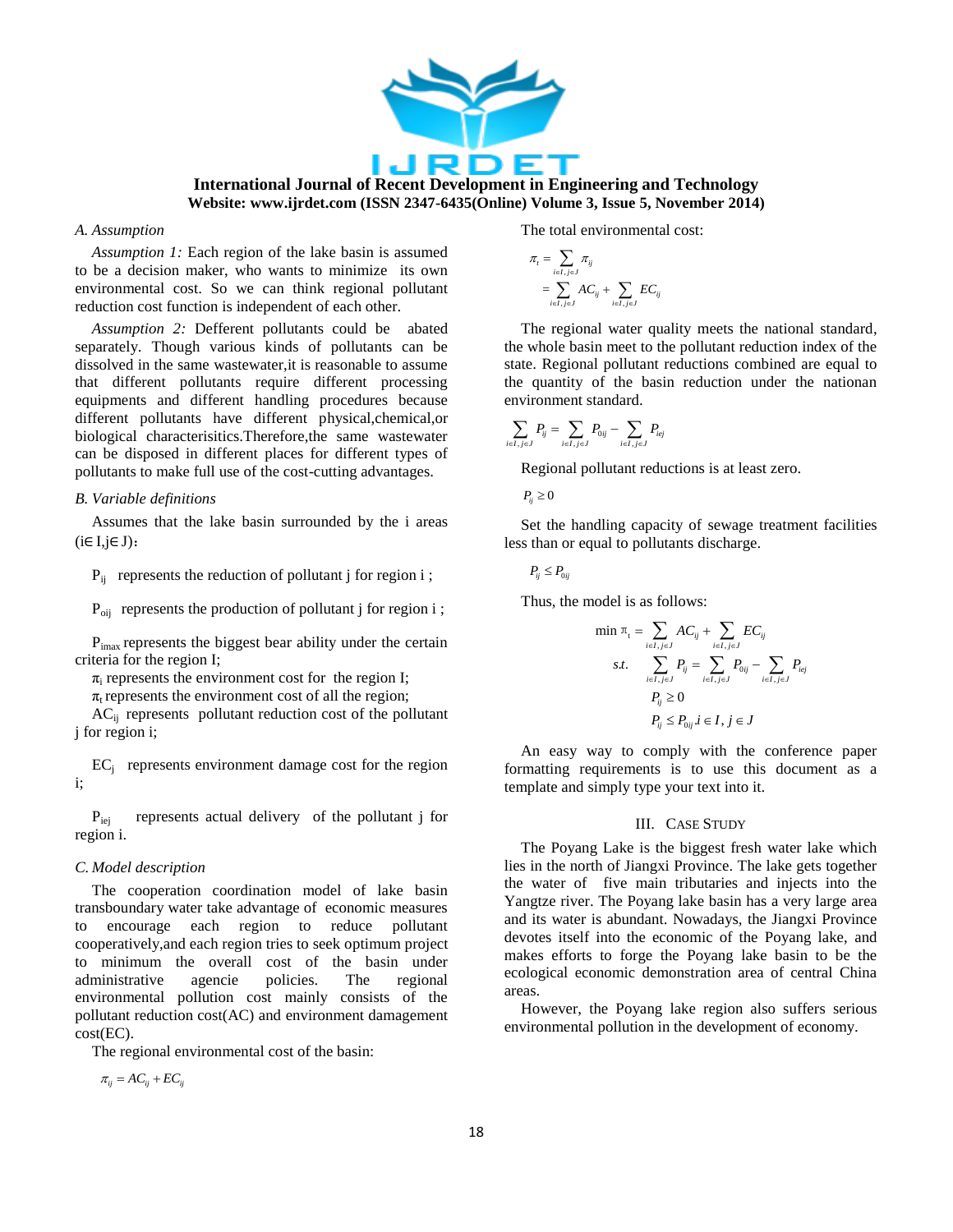

The monitoring data shows that in recent years the concentrations of TN, COD are on the rise, the area of level Ⅲand level Ⅳ water is expanding and the whole area is in moderate eutrophication, even some regions has entered a severe eutrophication. Changes happened in the Poyang lake, which will have far-reaching influence on development of Poyang lake in the future. Through the study of this article, we can provide reduction plan of the Poyang lake basin pollution.

At first, the paper makes some explanations:

(1) Because the statistics are based on administrative division, it is easier to make sure the function of the whole basin than the partial region. Thus in the next study,the paper uses all the administrative data.

(2) There are three cities surrounding the Poyang lake ,which are Nanchang, Jiujiang and Shangrao. But according to statistics yearbook and other data, Shangrao information is too little to be in operation. So the paper mainly discuss the pollutant reduction between Nanchang and Jiujiang.

From 2002-2011 the China environment yearbook, we can collect the information of Nanchang and Jiujiang such as sewage treatment facilities operating cost, industrial waste water emissions, industrial wastewater treatment and so on. Then we select five kinds of pollutants consist of COD, Volatile Penol(VP), Ammonia Nitrogen(AN), Cyanide(C) and Petroleum(P) to analysis, and adopt the secondary emission standards in Table I.

**TABLE I THE SECONDARY EMISSION STANDARDS**

| <b>Pollution</b>  | Secondary emission standards(mg/l) |
|-------------------|------------------------------------|
| <b>COD</b>        | 120                                |
| VP                | 20                                 |
| AN                | 25                                 |
| $\mathsf{\Gamma}$ | 0.5                                |
| D                 | 150                                |

*A. Pollutant reduction cost function estimate*

According to Zhao et al. $[6]$ , this paper adopts the following cost function:

 $AC_{i} = A W^{B_{1}} P_{i}^{B_{2}}$  ,

Where ACi represents the reduction costs of pollutant I for region j;  $A, B_1, B_2$  represents coefficient; Pi represents reduction quantity of pollutant i for region j; W represents Sewage emission.

Take the logarithm on both sides,

$$
\ln AC_i = \ln A + B_1 \ln W + B_2 \ln P_i
$$

Due to some data is not easy to get, we do the following process.

less.  
\n
$$
\frac{\eta_i}{\sum_{k=1}^5 \eta_k} = \frac{\frac{E_i - I_i}{S_i}}{\sum_{k=1}^5 \frac{E_k - I_k}{S_k}} = \frac{\frac{(E_i - I_i) \cdot W}{S_i}}{\sum_{k=1}^5 \frac{(E_k - I_k) \cdot W}{S_k}} = \frac{\frac{P_i}{S_i}}{\sum_{k=1}^5 \frac{P_k}{S_k}}
$$

The reduction cost of pollutant i is as follows:

$$
AC_i = AC \cdot \frac{\frac{P_i}{S_i}}{\sum_{k=1}^{5} \frac{P_k}{S_k}}
$$

Through the above process and application of SPSS,we could attain the following pollutant reduction cost function:

| NanchangCOD: | $AC_{\text{nc}COD} = 0.00570W^{1.049}P^{0.504},$ |
|--------------|--------------------------------------------------|
| NanchangVP:  | $AC_{\text{ncAP}} = 0.00396W^{0.786}P^{0.932}$   |
| NanchangAN:  | $AC_{\text{ncAN}} = 0.001615W^{0.637}P^{1.269}$  |
| NanchangC:   | $AC_{\text{ncC}} = 5.089W^{0.161}P^{0.933}$      |
| NanchangP:   | $AC_{\text{ncP}} = 0.0000106W^{0.951}P^{0.954}$  |
| JiujiangCOD: | $AC_{\text{jjCOD}} = 0.001314W^{1.564}P^{0.118}$ |
| JiujiangVP:  | $AC_{jiVP} = 0.001448W^{1.315}P^{0.224}$         |
| JiujiangAN:  | $AC_{\text{jiAN}} = 0.002007W^{0.711}P^{1.108}$  |
| JiujiangC:   | $AC_{\text{ijC}} = 0.03868W^{1.130}P^{0.877}$    |
| JiujiangP:   | $AC_{\text{iiP}} = 0.00002918W^{1.030}P^{1.004}$ |

#### *B. The cost of environmental damage estimation*

According to Baigirui and Yangkaizhong's<sup>[7]</sup> study of relationship between economic growth and environmental pollution, there is a EKC curve relation between economic development and environmental pollution levels, that is to say the reverse "U" curve.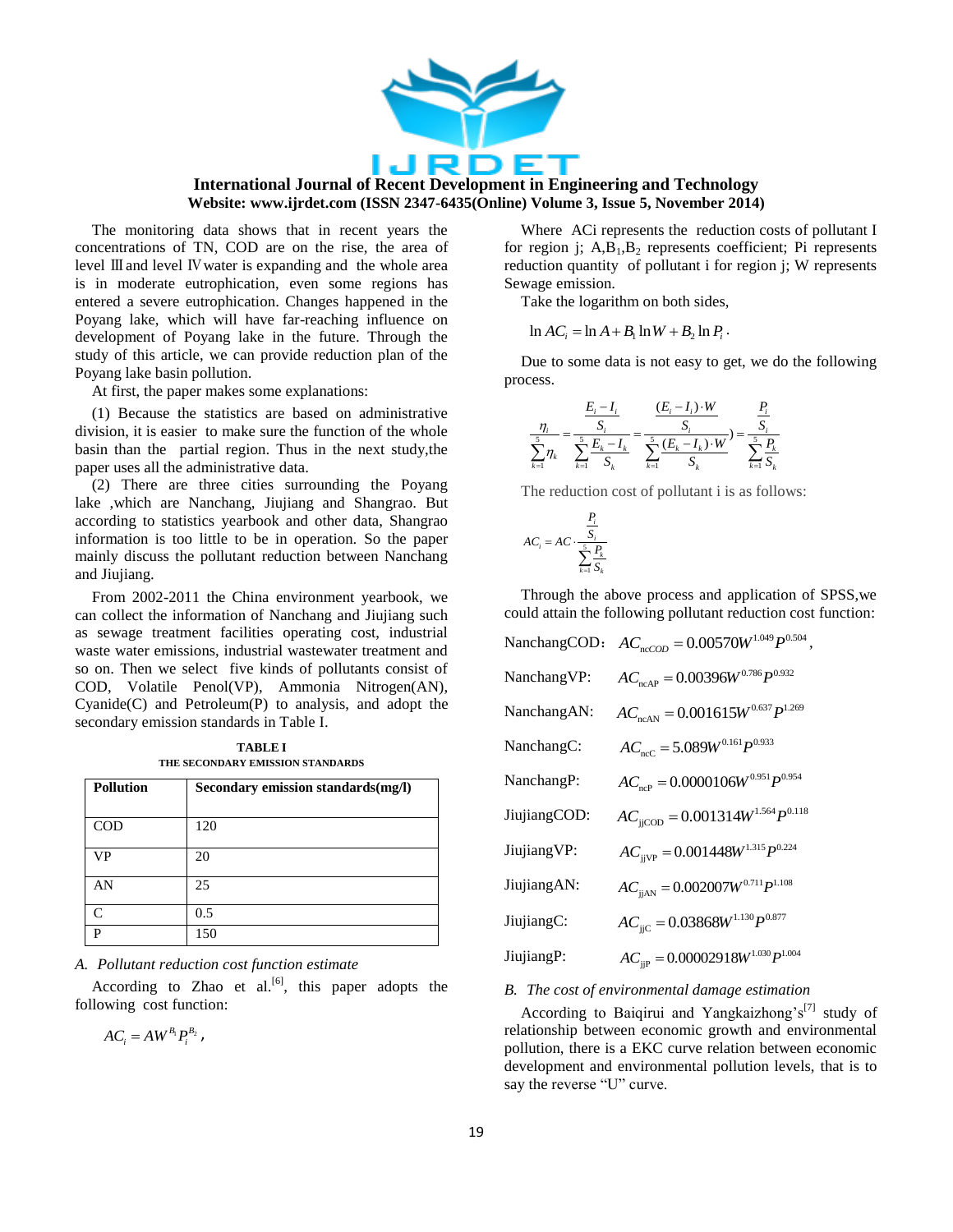

Later, Lizhitao and Huangheqing<sup>[8]</sup> etc apply this theory to explore the relationship between economic development and water pollution in the Poyang lake basin. This article is fitting out a quadratic function of the emissions of pollutants and environmental damage on the basis of their study.

Nanchang EC function:  $Yi = 0.0009Xi^2 - 14.357Xi +$ 54127

JiujiangEC function: Yi =  $0.0016Xi^2 - 22.678Xi + 81573$ 

 $Y_i$  represent the environment damage cost of region i,  $X_i$ represent the pollutant emission of region i.

Through the check number,  $R^2$ -EC(Nc) is 0.8211 and  $R^2$ - $EC(J<sub>i</sub>)$  is 0.9844, shows they have good statistical significance.

Through the above process,we can get the models of

each pollutant with the data of 2010.  
\nmin 
$$
\pi_{\text{cop}} = 248.51 P_n^{\text{0.504}} + 8078.87 P_j^{\text{0.118}} + 0.0009(40590 - P_n)^2 - 14.357(40590 - P_n)
$$
  
\n $+ 0.0016(26523.9 - P_j)^2 - 22.678(26523.9 - P_j) + 81573$   
\ns.t.  $P_n + P_j \ge 35632.8$ ,  
\n $0 \le P_n \le 36531.0 \le P_j \le 23871.51$ .  
\nmin  $\pi_{\text{VP}} = 11.86 P_n^{\text{0.932}} + 739.10 P_j^{\text{0.224}} + 0.0009(219.93 - P_n)^2 - 14.357(219.93 - P_n)$   
\n $+ 0.0016(308.45 - P_j)^2 - 22.678(308.45 - P_j) + 81573$ 

2  $6(30$ 

s.t.  $P_n + P_j \ge 518.2,$ <br> $P_n \le 219.93, P_j$ : s.t.  $P_n + P_j \ge 518.2$ ,<br> $P_n \le 219.93$ ,  $P_j \le 308.45$ .  $P_n + P_j$  $0.016(308.45 - P<sub>j</sub>)$ <br>+  $P<sub>j</sub> \ge 518.2$ , ,

$$
P_n \le 219.93 \, P_j \le 308.45.
$$
\n
$$
\min \pi_{AN} = 1.06 P_n^{1.269} + 2.193 P_j^{1.108} + 0.0009(3478.5 - P_n)^2 - 14.357(3478.5 - P_n) + 0.0016(1124.1 - P_j)^2 - 22.678(1124.1 - P_j) + 81573
$$
\ns.t.

\n
$$
P_n + P_j \ge 2606.8,
$$

s.t.  $P_n + P_j \ge 2606.8$ , s.t.  $P_n + P_j \ge 2606.8,$ <br> $P_n \le 3128.22, P_j \le 1011.69.$  $+0.0016$ <br> $P_n + P_j$ 

```
r_n \ge 3126.22, r_j \ge 1011.09.<br>
min \pi_c = 26.22 P_n^{0.933} + 3107 P_j^{0.877} + 0.0009(148.3 - P_n)^2 - 14.357(148.3 - P_n)0.016(0.1 - P_j)^2 - 22.678(0.1 - P_j)^2<br>
P_n + P_j \ge 145.9r_n \ge 3126.22, r_j \ge 1011.09.<br>
min \pi_c = 26.22 P_n^{0.933} + 3107 P_j^{0.877} + 0.0009(148.3 - P_n)^2 - 14.357(148.3 - P_n)^2<br>
+0.0016(0.1 – P_j)<sup>2</sup> – 22.678(0.1 – P_j) + 81573
                                               3107P_j^{0.877} + 0.0009(14)<br>P_j)<sup>2</sup> – 22.678(0.1 – P_j)
         P_n \le 3128.22, P_j \le 1011.69.<br>\pi_c = 26.22 P_n^{0.933} + 3107 P_j^{0.877} + 0.0009(148.3 - P_n)^2 - 14.357(148.3 - P_n)+ 3107P_j^{0.877} + 0.0009(148.3 – P_n^2)<sup>2</sup> – 1<br>- P_j^2)<sup>2</sup> – 22.678(0.1 – P_j^2) + 81573
                              6(0,
```
s.t. 
$$
P_n + P_j \ge 145.9
$$
,  
 $P_n \le 148.3, P_j \le 0.1$ .

**0.954 Volume 3, Issue 5, November 2014)**<br>min  $\pi_p = 0.17P_n^{0.954} + 0.86P_j^{1.004} + 0.0009(4711.9 - P_n)^2 - 14.357(4711.9 - P_n)$  $\frac{1}{2}$  *P*<sub>*i*</sub>  $\frac{1}{2}$  *P*<sub>*i*</sub>  $\frac{1}{2}$  – 22.678(871.8 – *P<sub>i</sub>*<br>*P<sub>n</sub>* + *P<sub>j</sub>* ≥ 5454.3, **Volume 3, Issue 5, November 2014)**<br>  $\min \pi_p = 0.17 P_n^{0.954} + 0.86 P_j^{1.004} + 0.0009(4711.9 - P_n)^2 - 14.357(4711.9 - P_n^2) + 0.0016(871.8 - P_j)^2 - 22.678(871.8 - P_j) + 81573$ s.t.  $P_{n} + P_{i} \ge 5454.3$ , s.t.  $P_n + P_j \ge 5454.3,$ <br> $P_n \le 4711.9, P_j \le 871.8.$  $P_n + P_j \ge 5454.3,$ <br>  $P_n \le 4711.9, P_j \le 871.8.$  $5P_j^{1.004}$  + 0.0009(4711.9 –<br> $P_j$ )<sup>2</sup> – 22.678(871.8 –  $P_j$ ) olume 3, Issue 5, November 2014)<br>  $\pi_p = 0.17P_n^{0.954} + 0.86P_j^{1.004} + 0.0009(4711.9 - P_n)^2 - 14.357(4711.9 - P_n)$  $86P_j^{1.004} + 0.0009(4711.9 - P_n)^2 - 14.357$ <br>-  $P_j$ )<sup>2</sup> - 22.678(871.8 -  $P_j$ ) + 81573  $6(87)$ 

Through calculation of the software, we can get optimal reduction quantity as follows:

**TABLE III COMPARISON**

|                                                     | $\bf{COD}$ | <b>VP</b> | AN     | C     | P     |
|-----------------------------------------------------|------------|-----------|--------|-------|-------|
| The optimal<br>reduction<br>quantity of<br>Nanchang | 32210      | 220       | 2481   | 146   | 4712  |
| The optimal<br>reduction<br>quantity of<br>Jiujiang | 19388      | 298       | 126    | 0     | 742   |
| The<br>minimum<br>cost of the<br>model              | 16499      | 85798     | 123261 | 84276 | 79864 |
| Actual<br>environment<br>al costs                   | 23825<br>4 | 85811     | 123766 | 84276 | 80378 |

Now we find the model answer is better than the current actual amount pollutant reduction. So it can offer us a better reference in the pollution control scheme.

### IV. CONCLUSION

Through the above empirical analysis, the lake basin transboundary water cooperation coordination model has more instruction value compared with the current actual amount pollutant reduction.So that it provides better reference for watershed management institutions.However, we also have to see some impact factors that restrict the model to obtain the best reduction.

## *C. Cost function of the goodness of fit problem.*

This article adopts the environmental yearbook data of ten years from 2001 to 2010, the regression equation of five kinds of pollutants while has a better goodness-of-fit, but still need to improve. And due to limited data samples is less. Therefore we need to accumulate more time environment statistics, further improve the regional various pollutant reduction cost function fitting result.